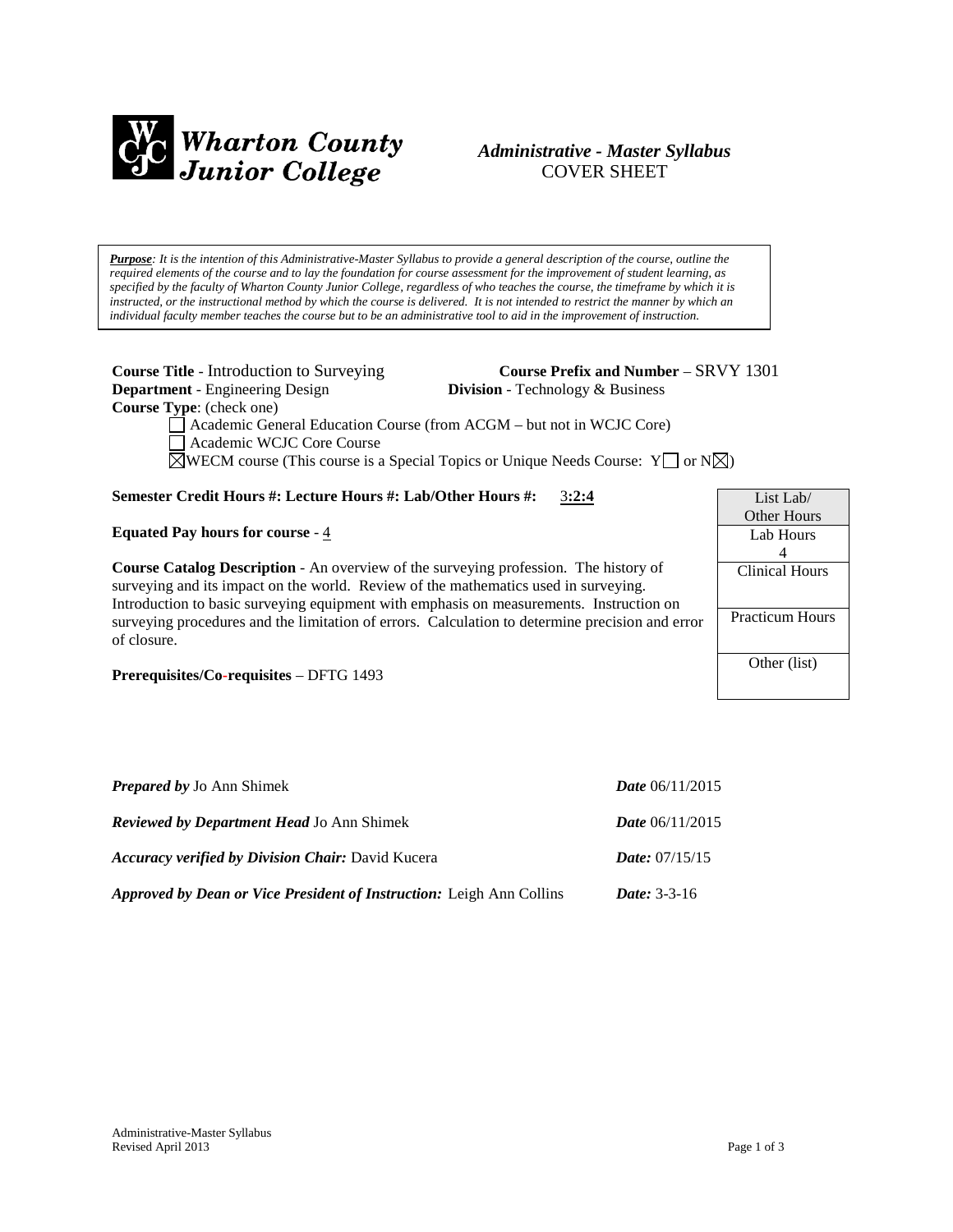

**I. Topical Outline** – Each offering of this course must include the following topics (be sure to include information regarding lab, practicum, clinical or other non-lecture instruction):

History and Development of Surveying Surveying Field Notes and Field Book Documentation Linear Measurement Leveling Angular Measurements and Directions Traversing Boundary Surveys Areas Topographic Surveys Construction Surveys Earthwork Volume and Area Calculations

#### **II. Course Learning Outcomes**

| <b>Learning Outcomes</b><br>Upon successful completion of this course,<br>students will:                                                                                                                                                                                                                                           | <b>Methods of Assessment</b>                                                              |
|------------------------------------------------------------------------------------------------------------------------------------------------------------------------------------------------------------------------------------------------------------------------------------------------------------------------------------|-------------------------------------------------------------------------------------------|
| Describe the surveying profession and its<br>historical impact;<br>Apply basic surveying terminology, identify<br>surveying equipment and preform measurements;<br>List the steps required in performing a survey;<br>Apply mathematical principles and use scientific<br>calculators to calculate survey error and<br>adjustment. | Classroom assignments, field assignments,<br>knowledge of procedures and responsibilities |

## **III. Required Text(s), Optional Text(s) and/or Materials to be Supplied by Student.**

Surveying Fundamentals and Practices 6th Edition; by Jerry A. Nathanson, Michael Lanzafama and Phillip Kissam

#### **IV. Suggested Course Maximum** - 20

### **V. List any specific spatial or physical requirements beyond a typical classroom required to teach the course**.

Computer work station to include printers/plotters, projection system and appropriate software.

Surveying equipment and lockable storage facilites for surveying equipment.

## **VI. Course Requirements/Grading System – Describe any course specific requirements such as research papers or reading assignments and the generalized grading format for the course**